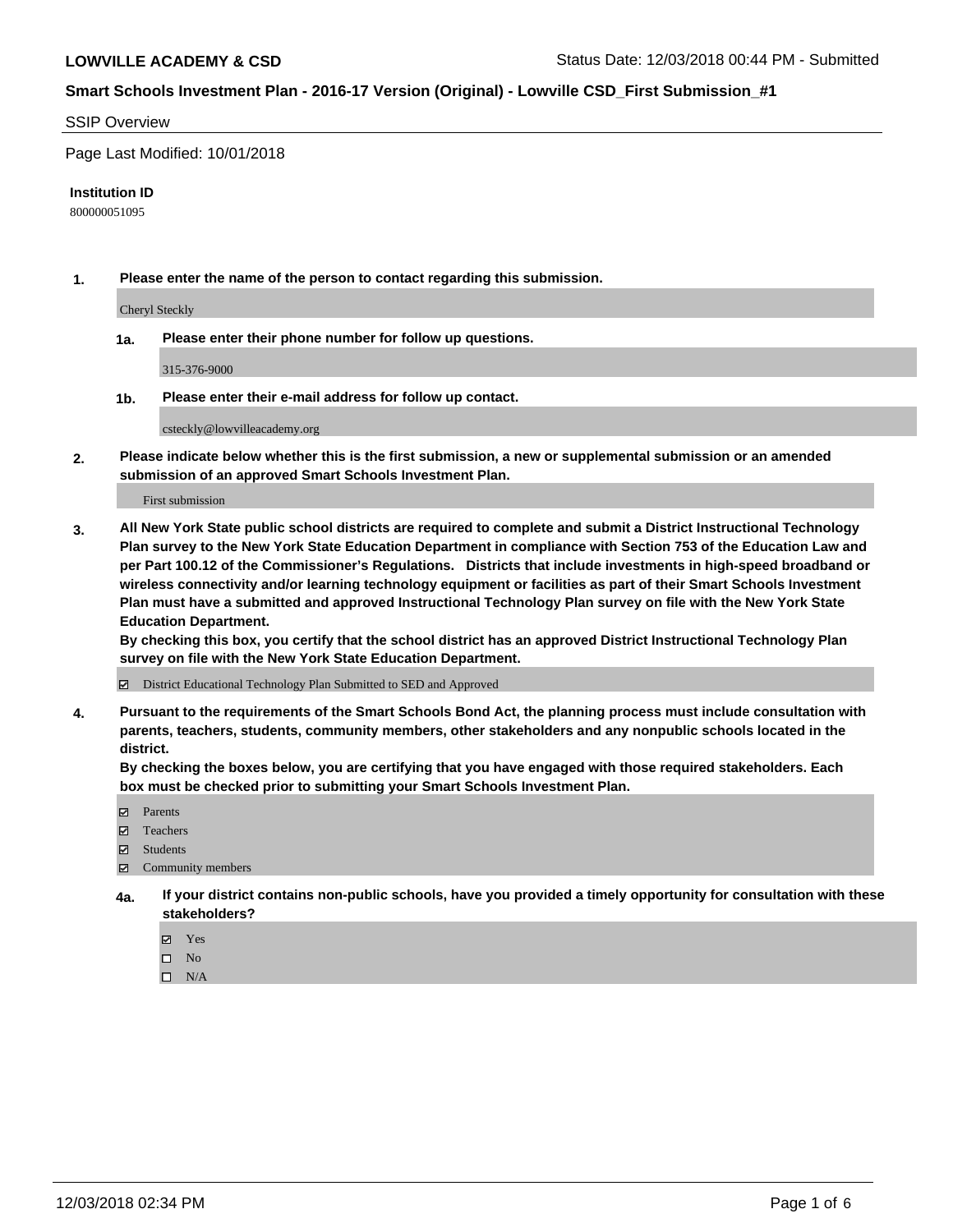#### SSIP Overview

Page Last Modified: 10/01/2018

### **5. Certify that the following required steps have taken place by checking the boxes below: Each box must be checked prior to submitting your Smart Schools Investment Plan.**

- The district developed and the school board approved a preliminary Smart Schools Investment Plan.
- $\boxtimes$  The preliminary plan was posted on the district website for at least 30 days. The district included an address to which any written comments on the plan should be sent.
- $\boxtimes$  The school board conducted a hearing that enabled stakeholders to respond to the preliminary plan. This hearing may have occured as part of a normal Board meeting, but adequate notice of the event must have been provided through local media and the district website for at least two weeks prior to the meeting.
- The district prepared a final plan for school board approval and such plan has been approved by the school board.
- $\boxtimes$  The final proposed plan that has been submitted has been posted on the district's website.
- **5a. Please upload the proposed Smart Schools Investment Plan (SSIP) that was posted on the district's website, along with any supporting materials. Note that this should be different than your recently submitted Educational Technology Survey. The Final SSIP, as approved by the School Board, should also be posted on the website and remain there during the course of the projects contained therein.**

SSBA Presentation.pptx

**5b. Enter the webpage address where the final Smart Schools Investment Plan is posted. The Plan should remain posted for the life of the included projects.**

https://drive.google.com/file/d/0B6S00PHIdb8KbkdacnJqTXZuNUE/view

**6. Please enter an estimate of the total number of students and staff that will benefit from this Smart Schools Investment Plan based on the cumulative projects submitted to date.**

1,500

**7. An LEA/School District may partner with one or more other LEA/School Districts to form a consortium to pool Smart Schools Bond Act funds for a project that meets all other Smart School Bond Act requirements. Each school district participating in the consortium will need to file an approved Smart Schools Investment Plan for the project and submit a signed Memorandum of Understanding that sets forth the details of the consortium including the roles of each respective district.**

 $\Box$  The district plans to participate in a consortium to partner with other school district(s) to implement a Smart Schools project.

**8. Please enter the name and 6-digit SED Code for each LEA/School District participating in the Consortium.**

| <b>Partner LEA/District</b> | <b>ISED BEDS Code</b> |
|-----------------------------|-----------------------|
| (No Response)               | (No Response)         |

**9. Please upload a signed Memorandum of Understanding with all of the participating Consortium partners.**

(No Response)

**10. Your district's Smart Schools Bond Act Allocation is:**

\$1,429,203

**11. Enter the budget sub-allocations by category that you are submitting for approval at this time. If you are not budgeting SSBA funds for a category, please enter 0 (zero.) If the value entered is \$0, you will not be required to complete that survey question.**

|                                              | Sub-<br><b>Allocations</b> |
|----------------------------------------------|----------------------------|
| <b>School Connectivity</b>                   |                            |
| <b>Connectivity Projects for Communities</b> |                            |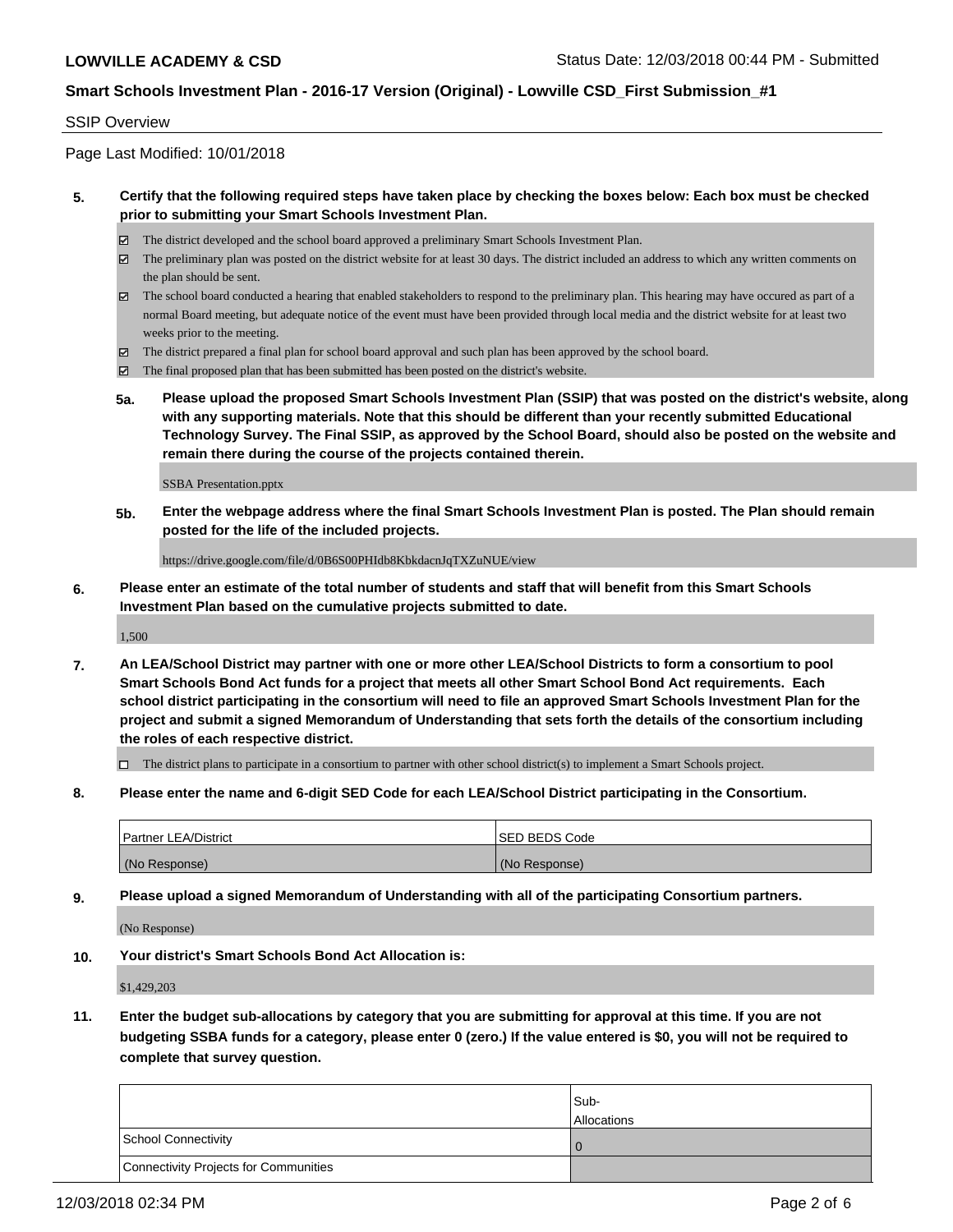# SSIP Overview

Page Last Modified: 10/01/2018

|                                    | Sub-<br>Allocations |
|------------------------------------|---------------------|
|                                    | $\mathbf{I}$        |
| Classroom Technology               |                     |
| Pre-Kindergarten Classrooms        |                     |
| Replace Transportable Classrooms   |                     |
| <b>High-Tech Security Features</b> | 186,594             |
| Totals:                            | 186,594             |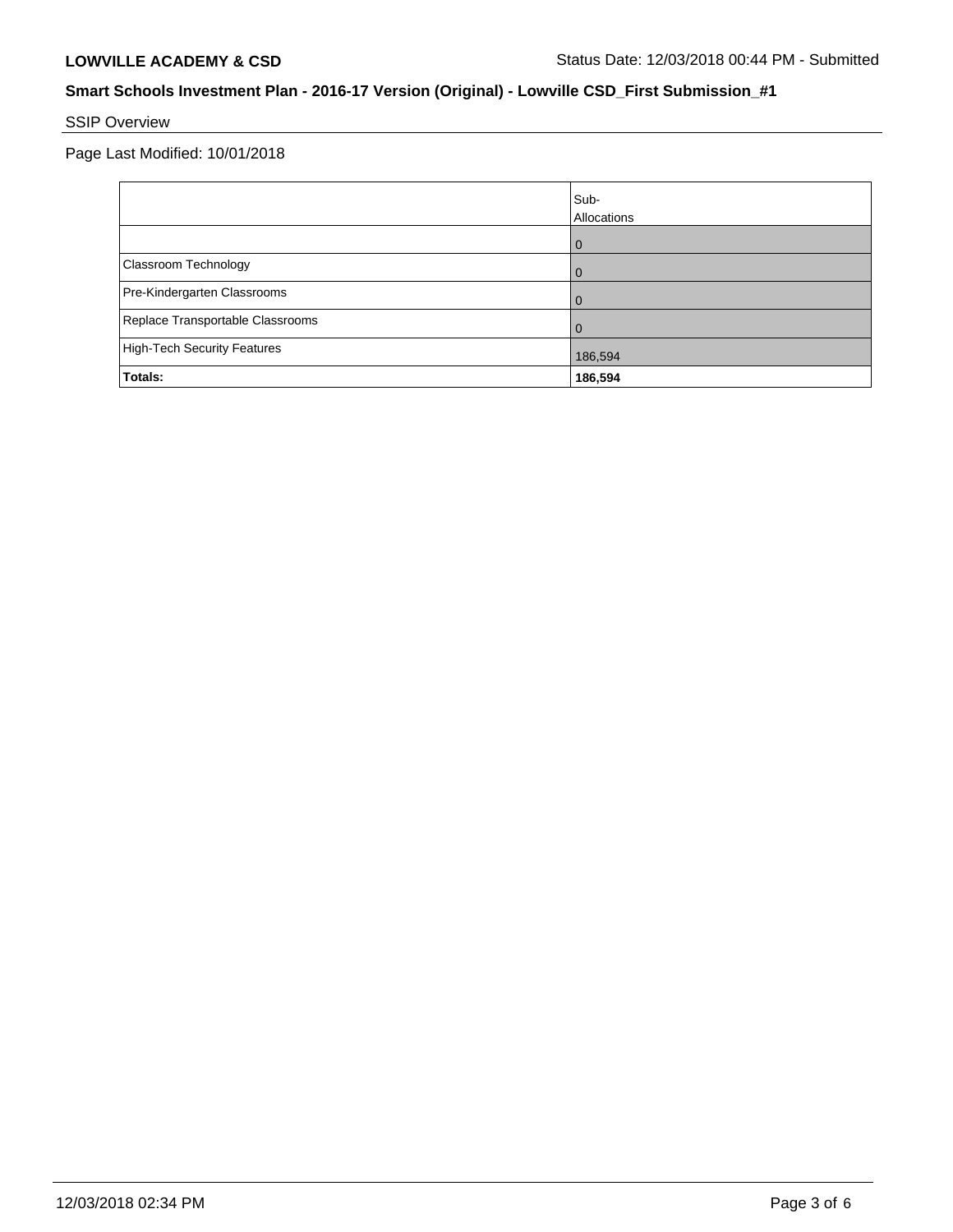### High-Tech Security Features

Page Last Modified: 10/01/2018

**1. Describe how you intend to use Smart Schools Bond Act funds to install high-tech security features in school buildings and on school campuses.**

We plan to replace our existing CCTV cameras with HD IP cameras and install additional HD IP cameras to increase the concentration of cameras throughout the building. We will also be installing a 64 TB storage device for video storage. Our Maintenance Staff ran all of the necessary cabling during the summer of 2016.

**2. All plans and specifications for the erection, repair, enlargement or remodeling of school buildings in any public school district in the State must be reviewed and approved by the Commissioner. Districts that plan capital projects using their Smart Schools Bond Act funds will undergo a Preliminary Review Process by the Office of Facilities Planning.** 

**Please indicate on a separate row each project number given to you by the Office of Facilities Planning.**

| <b>Project Number</b> |  |
|-----------------------|--|
| 23-09-01-04-0-001-BA1 |  |

### **3. Was your project deemed eligible for streamlined Review?**

Yes

 $\square$  No

**3a. Districts with streamlined projects must certify that they have reviewed all installations with their licensed architect or engineer of record, and provide that person's name and license number. The licensed professional must review the products and proposed method of installation prior to implementation and review the work during and after completion in order to affirm that the work was code-compliant, if requested.**

By checking this box, you certify that the district has reviewed all installations with a licensed architect or engineer of record.

**4. Include the name and license number of the architect or engineer of record.**

| <b>Name</b>                                 | ı License Number |
|---------------------------------------------|------------------|
| Scott Charles Swenson, Engineered Solutions | 77892            |

**5. If you have made an allocation for High-Tech Security Features, complete this table.**

**Note that the calculated Total at the bottom of the table must equal the Total allocation for this category that you entered in the SSIP Overview overall budget.**

|                                                      | Sub-Allocation |
|------------------------------------------------------|----------------|
| Capital-Intensive Security Project (Standard Review) | l 0            |
| Electronic Security System                           | 174,243        |
| <b>Entry Control System</b>                          | l O            |
| Approved Door Hardening Project                      | $\overline{0}$ |
| <b>Other Costs</b>                                   | 12,351         |
| Totals:                                              | 186,594        |

**6. Please detail the type, quantity, per unit cost and total cost of the eligible items under each sub-category. This is especially important for any expenditures listed under the "Other" category. All expenditures must be capital-bond eligible to be reimbursed through the SSBA. If you have any questions, please contact us directly through smartschools@nysed.gov.**

**Add rows under each sub-category for additional items, as needed.**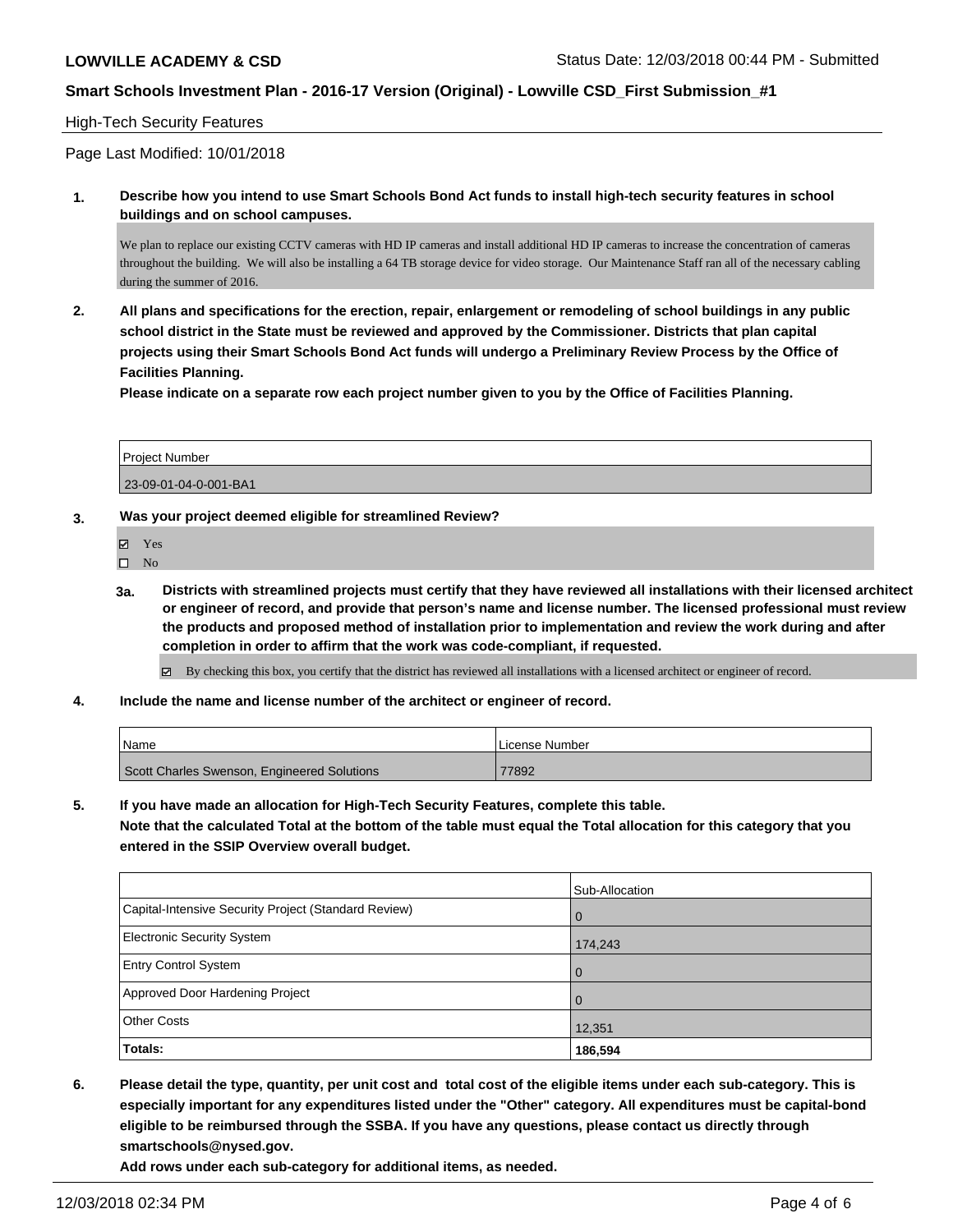# High-Tech Security Features

Page Last Modified: 10/01/2018

| Select the allowable expenditure<br>type.<br>Repeat to add another item under<br>each type. | Item to be purchased                                                                 | Quantity | Cost per Item | <b>Total Cost</b> |
|---------------------------------------------------------------------------------------------|--------------------------------------------------------------------------------------|----------|---------------|-------------------|
| <b>Electronic Security System</b>                                                           | S2-NETVR700 NO HD                                                                    | 1.00     | 9,975         | 9,975             |
| <b>Electronic Security System</b>                                                           | S2-NETVR120 1U rack mount IP video<br>server                                         | 1.00     | 4,453         | 4,453             |
| <b>Electronic Security System</b>                                                           | S2-NETVR-4TB STORAGE HARD<br><b>DRIVE</b>                                            | 16.00    | 469           | 7,504             |
| <b>Electronic Security System</b>                                                           | S2-NETVR-1C CAMERA LICENSE<br><b>SINGLE CAMERA</b>                                   | 149.00   | 143           | 21,307            |
| <b>Electronic Security System</b>                                                           | WV-SPV781 PANASONIC 4K<br><b>OUTDOOR BULLET INCLUDES</b><br>BACKBOX 4.2-25.2 LENS    | 5.00     | 2,032         | 10,160            |
| <b>Electronic Security System</b>                                                           | WV-SFV531 PANASONIC 3MP<br><b>OUTDOOR VANDAL DOME 5</b><br><b>SERIES</b>             | 19.00    | 678           | 12,882            |
| <b>Electronic Security System</b>                                                           | <b>PWM484S PANASONIC WALL</b><br>MOUNT BRACKET FOR IP<br><b>OUTDOOR DOME CAMERAS</b> | 24.00    | 122           | 2,928             |
| <b>Electronic Security System</b>                                                           | PACA2B PANASONIC OUTDOOR<br><b>CORNER MOUNT ADAPTER FOR</b><br><b>PTZ</b>            | 24.00    | 99            | 2,376             |
| <b>Electronic Security System</b>                                                           | WV-SFR531 PANASONIC 3.1MP<br>INDOOR VANDAL DOME 2.8-10MM<br><b>LENS ENHANCED</b>     | 41.00    | 592           | 24,272            |
| <b>Electronic Security System</b>                                                           | WV-SW458 PANASONIC OUTDOOR<br>360 CAMERA 1080P                                       | 23.00    | 795           | 18,285            |
| <b>Electronic Security System</b>                                                           | WV-SFV481 PANASONIC UHD 9MP<br>360 OUTDOOR VANDAL.                                   | 2.00     | 1,417         | 2,834             |
| <b>Electronic Security System</b>                                                           | WV-SFV130 PANASONIC 3MP<br>INDOOR/OUTDOOR MINI-DOME                                  | 59.00    | 419           | 24,721            |
| <b>Electronic Security System</b>                                                           | 50921006 CAT6E BLUE GENESIS<br>CABLE                                                 | 1.00     | 155           | 155               |
| <b>Electronic Security System</b>                                                           | 69586-U48 CAT6 PATCH PANEL, 48<br><b>PORT</b>                                        | 4.00     | 340           | 1,360             |
| <b>Electronic Security System</b>                                                           | BL603-BU CAT6 PATCH CORD 3'<br><b>BLUE</b>                                           | 145.00   | 3             | 435               |
| <b>Electronic Security System</b>                                                           | PLA100010C RJ-45 CAT 6E COMP.<br>CONN.50-PACK                                        | 6.00     | 31            | 186               |
| <b>Electronic Security System</b>                                                           | MISCELLANEOUS MOUNTING AND<br><b>ELECTRICAL</b>                                      | 1.00     | 1,000         | 1,000             |
| <b>Electronic Security System</b>                                                           | <b>LABOR - PREVAILING LEAD</b>                                                       | 1.00     | 29,410        | 29,410            |